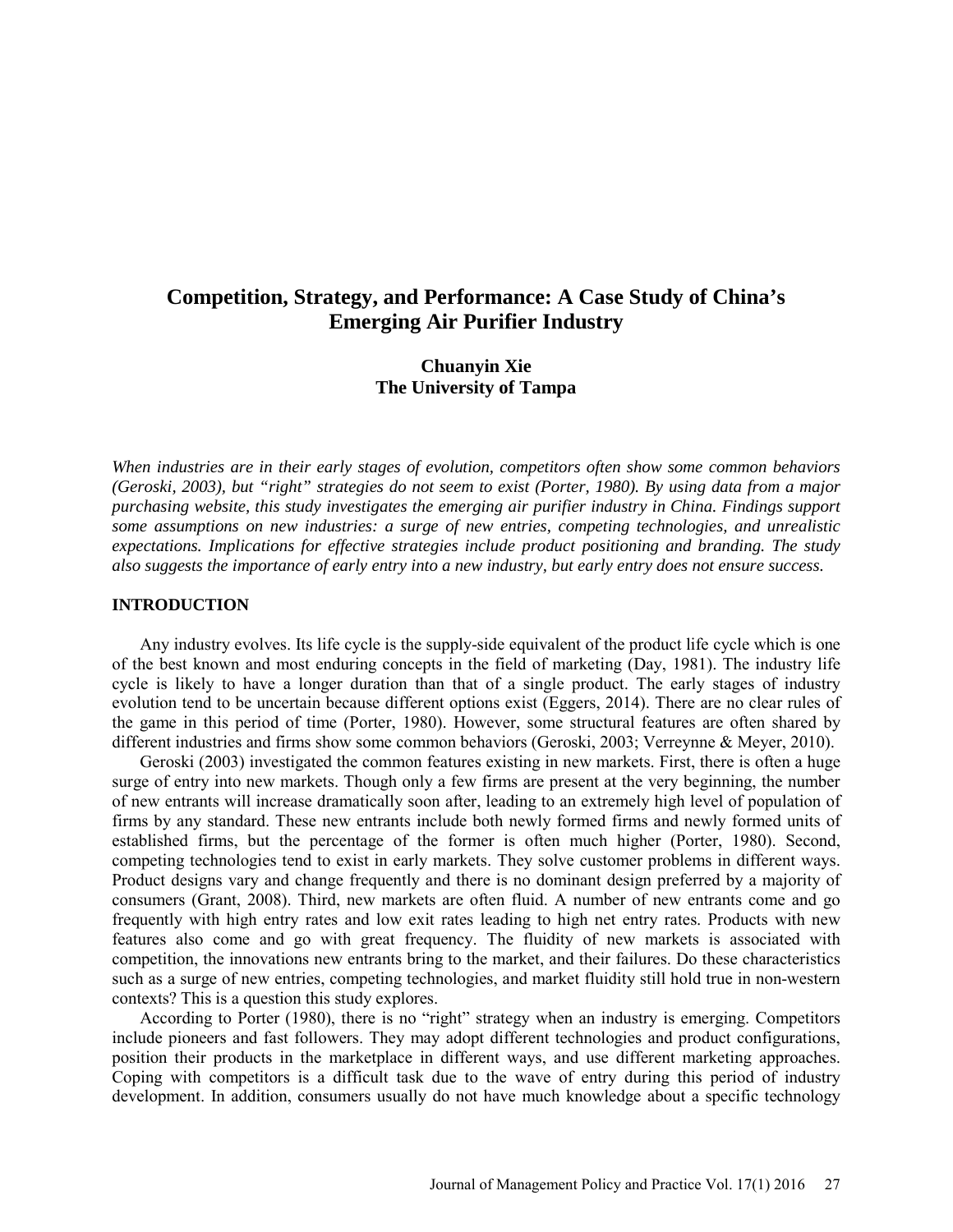and product. When they face a large number of choices, they become bewildered. Winning skeptical customers is likely to go beyond the product itself. Though specific "right" strategies may not be available, Verreynne and Meyer (2010) offered some broad suggestions for firms competing in the emerging industries: broadening product scope and innovation in product lines.

This study explores a new industry in a different context: the air purifier industry in China and attempts to answer the following questions: How does this industry look like in its early stages? Is there a surge of new entries? If yes, how do firms compete and position themselves? Are there any effective strategies? By examining these questions, this study makes two contributions. First, it contributes to theory development by testing existing theories in a different context and suggesting new theories. Second, it provides practical implications for firms that compete in emerging industries.

This article proceeds as follows. First, I introduce the air purifier industry in China. Second, I discuss research methodology and present data. Third, I perform an analysis of the data, compare the results to the findings in the literature, and discuss implications. Finally, I discuss limitations and directions for future research on China's air purifier industry.

#### **CHINA'S AIR PURIFIER INDUSTRY**

The term "air purifier" was unfamiliar to most Chinese people just a few years ago, but it has become a hot topic recently in China due to its heavy pollution, particularly in big cities. Pollution results from a variety of sources including automobile exhaust, chemical factories, power plants, industry boilers, painting and decorative materials, etc. Improving outdoor air quality is beyond individuals' control, but indoor air quality may be improved with proper technologies. Therefore, Chinese people have started to use air purifiers to clean their indoor air recently. The air purifier industry has thus begun to emerge.

Indoor air purification is related to removing airborne pollutants in the room. Pollutants can be grouped into three categories: particulate, gaseous, and microbial. In China, PM2.5, airborne particles equal to or smaller than 2.5 micrometers in diameter, is a major concern for people. These fine particles are believed to pose a great risk to health because they can get deep into the lungs and cause respiratory and cardiovascular problems. Gaseous pollutants such as formaldehyde and odors from remodeling or other sources also concern Chinese people. The release of formaldehyde into the air can cause health problems, such as coughing, eye/nose/throat irritation, skin rashes, headaches, and dizziness. Hospitals are becoming interested in removing microbial pollutants such as bacteria and viruses in their operating rooms.

Consumers fall into two categories: household and organizational. Household users often possess the following characteristics. First, they are health conscious. Usually, children, senior people, and pregnant women are the drivers of air purifier purchasing. Second, they sometimes buy air purifiers to solve specific problems. For example, if they stay or will stay in a newly remodeled homes, they would be concerned with formaldehyde or other harmful substances and be motivated to own one or more air purifiers. Third, they are often well-educated people who have good knowledge about the consequences of living in a polluted environment and the possibilities of using technologies to protect themselves.

Based on China Air Purifier Industry Bluebook (2015), sales of air purifiers had been lukewarm before 2013, but have increased dramatically since 2013. Hundreds of companies, including both specialized and diversified, have entered the industry in a very short period of time. In 2013, there were 151 firms competing in the air purifier industry, but 2014 saw a dramatic increase, with the number of competitors reaching 556. Among them, about 80% were domestic firms, but it was the foreign firms that controlled 80% of the market. How do they compete? Do they compete effectively? I address these questions by collecting data from JD.com, a major online purchasing platform in China.

#### **DATA COLLECTION**

Beginning from 2014, a majority of firms have started selling air purifiers through online platforms and offline sales have begun to decrease (China Air Purifier Industry Bluebook, 2015). The important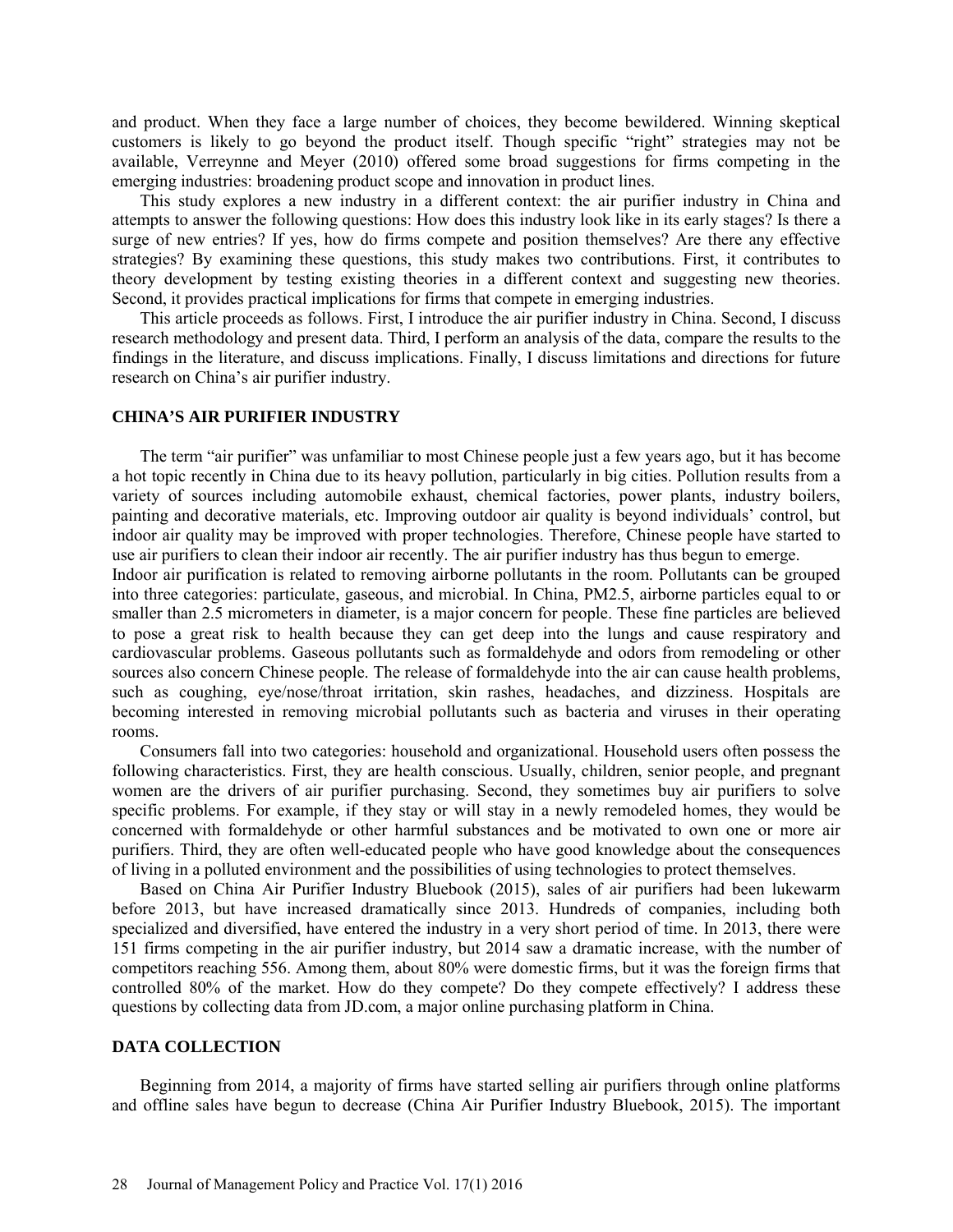online platforms include JD, Taobao/Tmall, and Amazon. Among them, JD is most popular and is preferred by both sellers and buyers. Some anecdotal evidence suggests that air purifier firms need to display their products on the JD platform in order to achieve success. In addition, customers often use the information from JD to help them make informed decisions, even if they make a purchase offline. In this study, I examine industry competition, firm strategy and performance based on the data from JD.

As of June 2015, there were 416 firms selling air purifiers through JD platform. Among them, 360 were domestic firms and 56 were foreign firms representing 11 countries. Both specialized and diversified firms were involved in this industry. Diversified firms were largely well-known multinational corporations including 3M, Haier, Honeywell, Lenovo, Mitsubishi, Panasonic, Philips, Samsung, Sanyo, Sharp, Westinghouse, etc. Prices ranged from below RMB 1,000 (\$158) to RMB 50,000 (\$7,936). Competitors offered different air purifiers in terms of technologies and filters used which were priced differently. The same company often competed in different price ranges by using different models. Price can be an important segmentation variable for an industry. Table 1 shows information on price-based industry segments: the number of firms competing in different price ranges. Products with prices above RMB20,000 or below RMB1,000 had relatively low sales, so firms competing in those segments were not included.

| Price Range<br>(RMB) | Number of<br>Domestic<br>Competitors | Number of<br>Foreign<br>Competitors | Total |
|----------------------|--------------------------------------|-------------------------------------|-------|
| $¥15,000 - ¥20,000$  | 1                                    | 4                                   | 5     |
| ¥10,000 - ¥14,999    | 2                                    | 8                                   | 10    |
| ¥9,000 - ¥9,999      | 2                                    | 8                                   | 10    |
| ¥8,000 - ¥8,999      | 2                                    | 4                                   | 6     |
| ¥7,000 - ¥7,999      | 3                                    | 6                                   | 9     |
| $46,000 - 46,999$    | 9                                    | 8                                   | 17    |
| ¥5,000 - ¥5,999      | 15                                   | 19                                  | 34    |
| ¥4,000 - ¥4,999      | 13                                   | 20                                  | 33    |
| $43,000 - 43,999$    | 34                                   | 21                                  | 55    |
| $42,000 - 42,999$    | 33                                   | 17                                  | 50    |
| $¥1,000 - ¥1,999$    | 51                                   | 19                                  | 70    |

**TABLE 1 PRICE-BASED INDUSTRY SEGMENTS**

Firms competing in the price ranges shown in Table 1 used different technologies, including HEPA, negative ionizers, ozone generators, ultraviolet light, photocatalytic oxidation, and electrostatic. Under each technology, there were a variety of product designs. For example, the inflow and outflow of air were designed in different ways. Some brands used a bottom-to-top air flow, while others used a top-to-bottom air flow. Some brands looked simple, while others complex with additional features and functions. An interesting phenomenon is that many competitors combined different technologies which allegedly could remove different types of pollutants. Table 2 shows those technologies and their characteristics. Each technology has its advantages and disadvantages. No single technology can effectively solve the indoor pollution problems Chinese people face.

Though hundreds of firms were competing through JD platform, only a few of them performed well. When ranking firms' sales performance, JD and other purchasing websites used the number of reviews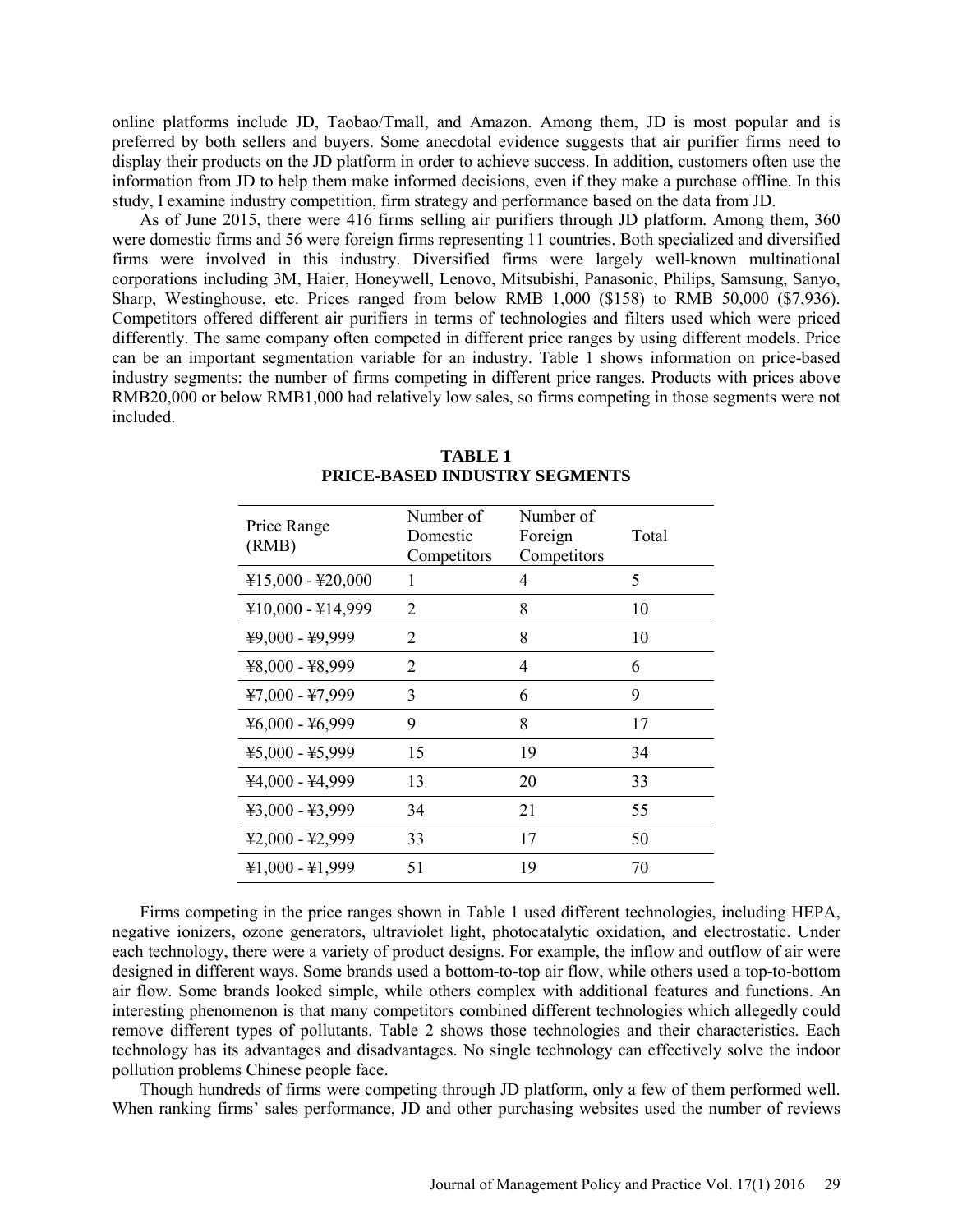consumers created after purchasing. I followed this practice. Table 3 shows top performers' information in different price ranges since they started selling air purifiers through JD.

| <b>Technologies</b>      | <b>Pros</b>                                                                                                                            | Cons                                                                             |  |
|--------------------------|----------------------------------------------------------------------------------------------------------------------------------------|----------------------------------------------------------------------------------|--|
| <b>HEPA</b> filters      | Effective in removing 99.97% of<br>0.3-micrometer particles<br>No ozone production or other<br>$\qquad \qquad -$<br>harmful byproducts | Short lifespan<br>Ineffective in removing<br>viruses, harmful gases and<br>odors |  |
| Activated carbon         | - Effective in removing viruses,<br>harmful gases, and odors                                                                           | - Short lifespan<br>- Ineffective in removing<br>airborne particles              |  |
| Negative ion generator   | Effective in absorbing airborne<br>particles, harmful gases, and odors                                                                 | Ozone production                                                                 |  |
| Photocatalytic oxidation | Effective in removing harmful gases<br>$\qquad \qquad -$<br>and viruses                                                                | Ineffective in removing<br>airborne particles<br>Ozone production                |  |
| Ultraviolet light        | Effective in sterilizing air that<br>$\qquad \qquad -$<br>passes UV lamps via forced air                                               | Ineffective in removing<br>airborne particles                                    |  |
| Electrostatic filters    | - Able to remove airborne particles,<br>viruses, and odors<br>Relatively longer lifespan                                               | May not be as effective as<br>traditional filters                                |  |

### **TABLE 2 AIR PURIFIER TECHNOLOGIES AND THEIR CHARACTERISTICS**

In the air purifier industry, the number of customer reviews could be as important as the reviews themselves to online sellers. The reason is that consumers had very little knowledge about air purifiers, so they would look at the information on how well a specific brand was selling online to make a purchase decision. If a certain air purifier has been sold in large quantities, consumers would assume it was a good product or people would not buy it. The information about actual sales was not available online, so consumers would use the number of reviews as a substitute. As a result, online sellers had tried to encourage buyers to create reviews. It may be argued that sellers ranked #1, #2, and #3 in an industry are successful competitors. In this air purifier industry, however, the second or third best seller could be far behind the best seller, so they might not count as top performers. For the purpose of this study, if the number of customer reviews the second or third best seller received was only 25% or less than 25% of that of the best seller, they were not included in the "Top Performers" column of the table.

#### **DISCUSSION**

Both domestic and foreign firms rushed into China's air purifier industry in a very short period of time. While 151 air purifier firms were competing in 2013, 405 more were quickly added to the competitor population the following year. This phenomenon confirms the new market entry theory and is consistent with the findings in the West. For example, the number of automakers in the US reached about 275 shortly after the birth of the car industry. The population of beer producers was about 500 before the War, but skyrocketed to more than 25,000 just after the War (Geroskib, 2003).

The surge of entry often occurs before the industry begins to grow large. When it grows, the number of firms tends to decrease and the industry becomes more concentrated (Agarwal et al, 2002; Geroskib, 2003). Therefore, market entry and market size are often negatively correlated, which seems counterintuitive. Actually, the wave of entry into a new market is more like a speculative bubble which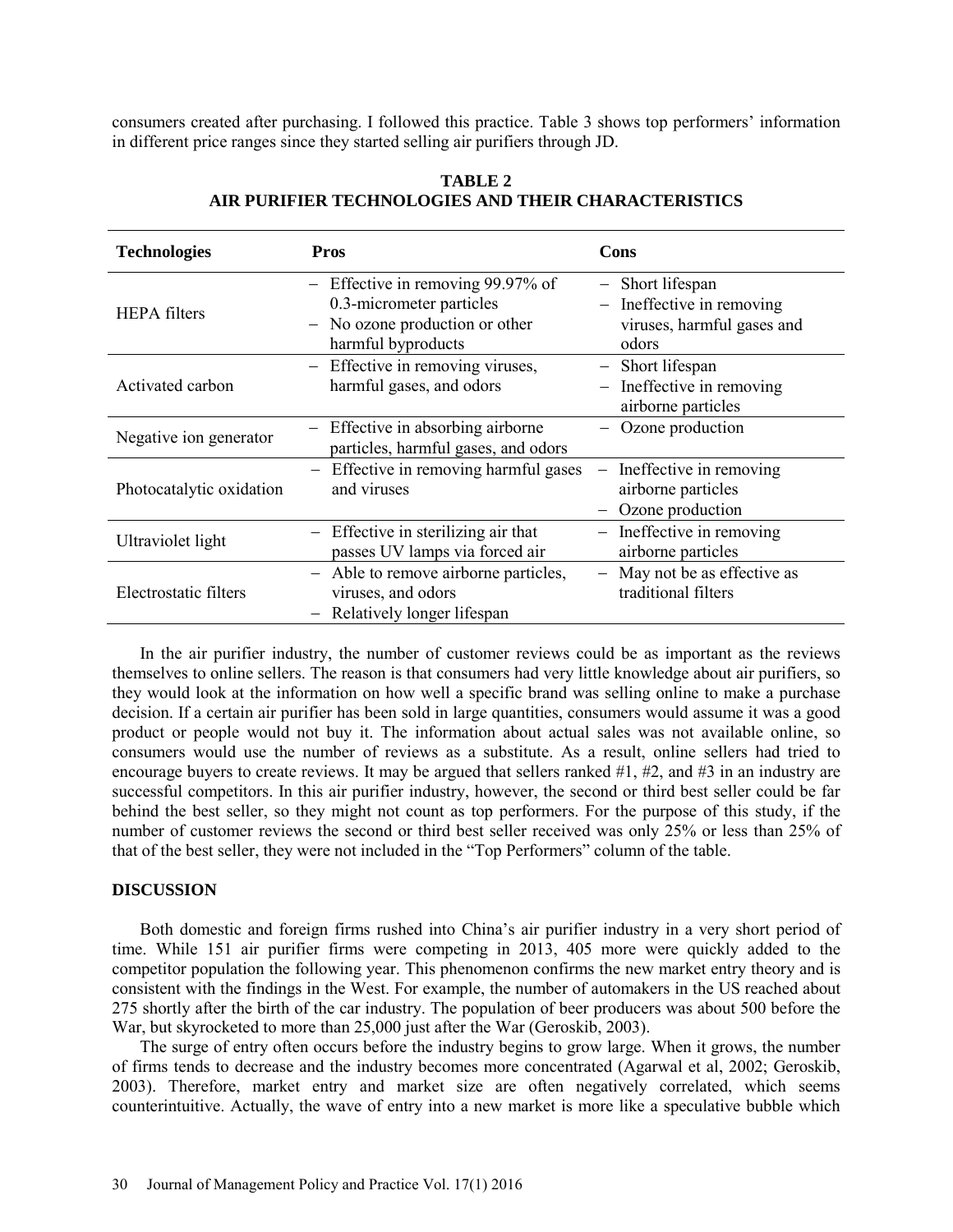will eventually burst because sooner or later industry shakeout will occur. In the case of China's air purifier industry, there is no obvious sign of exit yet, but given that most competitors received very limited or no customer reviews, the industry does not seem to have expanded big or fast enough to support all the players' entries. Why did so many firms flood into this industry before it was large enough to accommodate all of them? There could be several reasons.

| <b>Price</b>         | <b>Sales</b>   | <b>Top</b>        | <b>Number</b> | <b>Starting Time</b> |
|----------------------|----------------|-------------------|---------------|----------------------|
| Range                | <b>Ranking</b> | <b>Performers</b> | of Reviews    | at JD                |
| ¥15,000-<br>¥20,000  | #1             | IQAir             | 110           | March 2013           |
|                      | #2             | Airgle            | 64            | June 2014            |
|                      | #3             |                   |               |                      |
| ¥10,000-<br>¥14,999  | #1             | IQAir             | 1,228         | March 2013           |
|                      | #2             |                   |               |                      |
|                      | #3             |                   |               |                      |
| ¥9,000-<br>¥9,999    | #1             | Philips           | 161           | May 2010             |
|                      | #2             | Austin            | 73            | September 2013       |
|                      | #3             | Siegenia          | 58            | June 2014            |
|                      | #1             | A.O Smith         | 102           | June 2015            |
| ¥8,000-<br>¥8,999    | #2             | Honeywell         | 43            | December 2014        |
|                      | #3             |                   |               |                      |
| $47,000 -$<br>¥7,999 | #1             | Airdog            | 66            | January 2015         |
|                      | #2             | Sharp             | 51            | February 2012        |
|                      | #3             |                   |               |                      |
| $46,000 -$<br>¥6,999 | #1             | Blueair           | 3,361         | April 2013           |
|                      | #2             | <b>NBE</b>        | 1,003         | September 2014       |
|                      | #3             |                   |               |                      |
| ¥5,000-<br>¥5,999    | #1             | <b>Blueair</b>    | 1,238         | April 2013           |
|                      | #2             | Airdog            | 345           | January 2015         |
|                      | #3             |                   |               |                      |
| $44,000-$<br>¥4,999  | #1             | Shinil            | 1,433         | December 2012        |
|                      | #2             | Austin            | 804           | September 2013       |
|                      | #3             | <b>NBE</b>        | 648           | September 2014       |
| $43,000 -$<br>¥3,999 | #1             | Mfresh            | 7,279         | January 2015         |
|                      | #2             | <b>Blueair</b>    | 6,303         | April 2013           |
|                      | #3             | Sharp             | 5,630         | February 2012        |
| $42,000 -$<br>¥2,999 | #1             | Philips           | 18,265        | May 2010             |
|                      | #2             | Daikin            | 7,049         | April 2012           |
|                      | #3             | Honeywell         | 6,633         | December 2014        |
| $¥1,000-$<br>¥1,999  | #1             | Sharp             | 26,698        | February 2012        |
|                      | #2             | Panasonic         | 12,164        | October 2010         |
|                      | #3             | Honeywell         | 8,247         | December 2014        |

### **TABLE 3 TOP PERFORMERS IN DIFFERENT PRICE RANGES**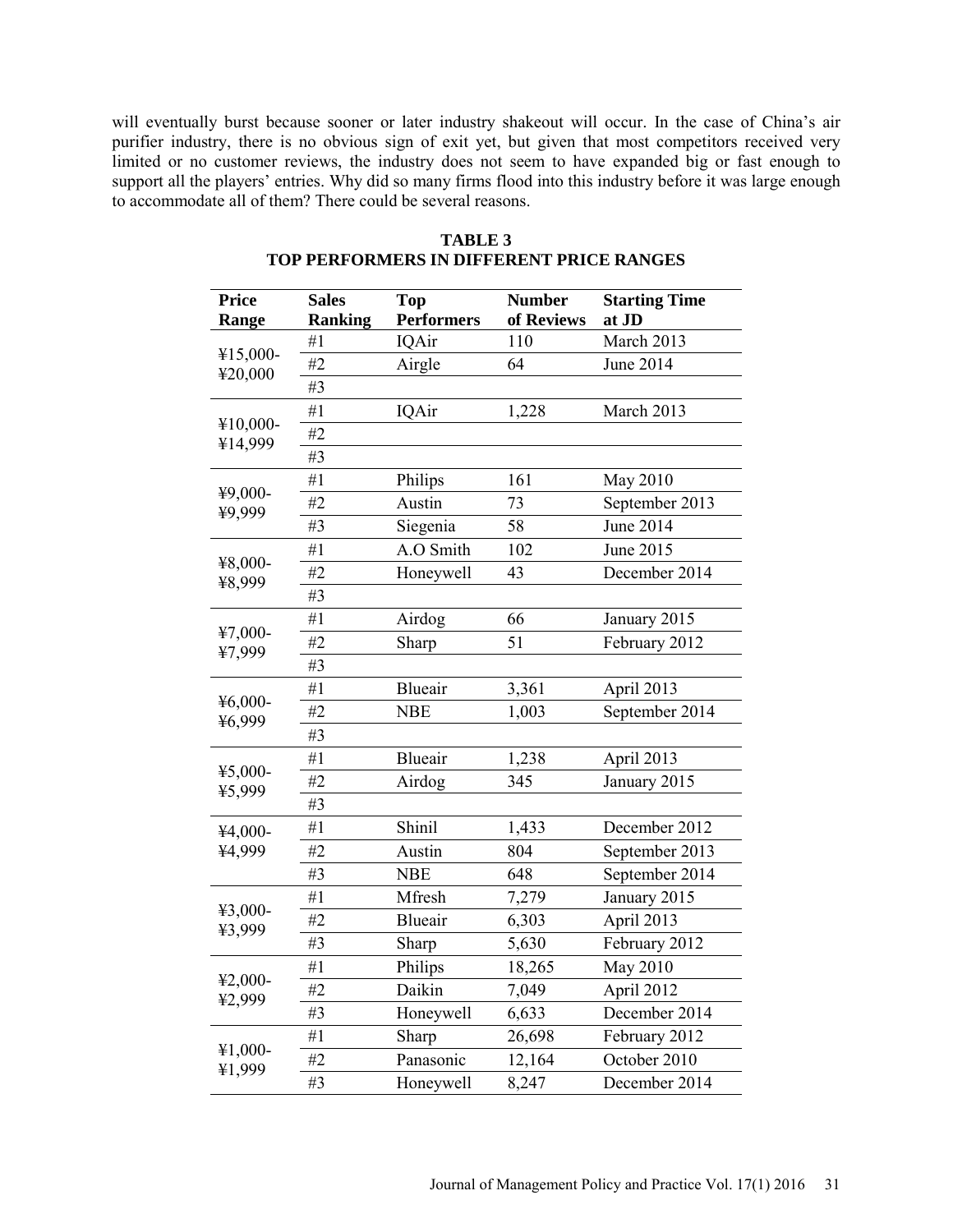First, the entrants might have assumed China would be a huge market for air purifiers due to its deteriorating environment, so there could be an opportunity for them to set up a profitable business there. Getting into the market early would give them first-mover advantages. Second, the barrier of entry was relatively low. Set-up costs were typically small. The main components of an air purifier included filters, a motor, and housing. It was not difficult to acquire and assemble them. Standards explaining air purifier performance were yet to be established. There were a number of test centers in China, but they did not use the same indicators in their test reports and present the test results in the same ways. Third, most consumers did not have sufficient knowledge about air purification technologies and how to select air purifiers that would fit their needs. The entrants might have thought that consumers would not be likely to become fixed in their purchasing habits and loyal to a certain technology or brand. Therefore, its product would be as good as others' at satisfying consumer needs.

Table 1 shows that a majority of firms were competing in low-end segments. When competitors are broken down into domestic and foreign ones, we can see domestic competitors were more involved in low-end segments, while foreign competitors more involved in high-end segments. Interestingly, the number of firms competing in the price range RMB7,000-RMB8,999 was relatively low. A possible explanation is that firms would be more likely to position themselves as either being a high-quality brand or a low-price competitor. They did not want to be "stuck in the middle," which might not be an effective strategy (Porter, 1980; Segev, 1989).

Theory suggests competing technologies and a variety of product designs often exist in the early stages of industry evolution (Grant, 2008; McGahan, 2004). China's air purifier industry appears to support the theory. Competitors employed different air purification methods as shown in Table 2. Each had its own pros and cons. Despite the limitation of each technology, most competitors, including low price competitors, claimed they used the world-class technologies which could solve customer problems effectively. The fact is that only a very small percentage of firms appear to have convinced and acquired enough customers as shown in Table 3. This finding is not rare in new industries. The reason is simple: there are simply not enough customers to consume so many competitors' products.

The air purification technologies can be grouped into two categories: physical absorption and chemical decomposition which are used to address specific pollutants and customer concerns. The former category was more often used by competitors in high-end segments and advertised as producing no secondary pollution, but could be ineffective in filtering out bacteria. The latter was more often used by low price competitors and advertised as being able to kill bacteria, but could generate ozone. In order to improve their products' appeal, some competitors combined different technologies, but the result has yet to be seen. It is not clear whether combining technologies will become a trend in the future. Product designs seem to reflect the Chinese culture to a certain degree. For example, people in China often like their important household items to be aesthetically pleasing as well as functional. Therefore, many competitors, particularly domestic ones, had their air purifiers beautifully designed, but whether this could deliver real customer value in terms of cleaning the air was another issue.

From the competition point of view, not all strategies the air purifier firms used were effective. Only some seem to have worked well. First, top sellers competed either in the high-end or low-end segment, but seldom competed in both. For example, Sharp, a well-known multinational corporation, was leading in the low-end segment. It did not offer any expensive air purifiers though it had a deep pocket to develop them. There were some firms that offered air purifiers with both high and low price tags, but few of them succeeded. This result is consistent with the competitive strategy theory developed in the West. Firms are advised to be a cost leader or a high-quality brand, but not to be both because being both would harm their images and confuse consumers as well as complicate operations.

Second, like many other competitors, top performers had also offered a variety of models that were intended to address different customer concerns such as airborne particles, formaldehyde, odor, smoke, bacteria, etc., but only a few models sold well. Each top performer generally relied upon one or two models to generate most of the revenue. It seems product positioning is important in this emerging industry. A general theory is that a firm's product should be positioned distinctively in the competitive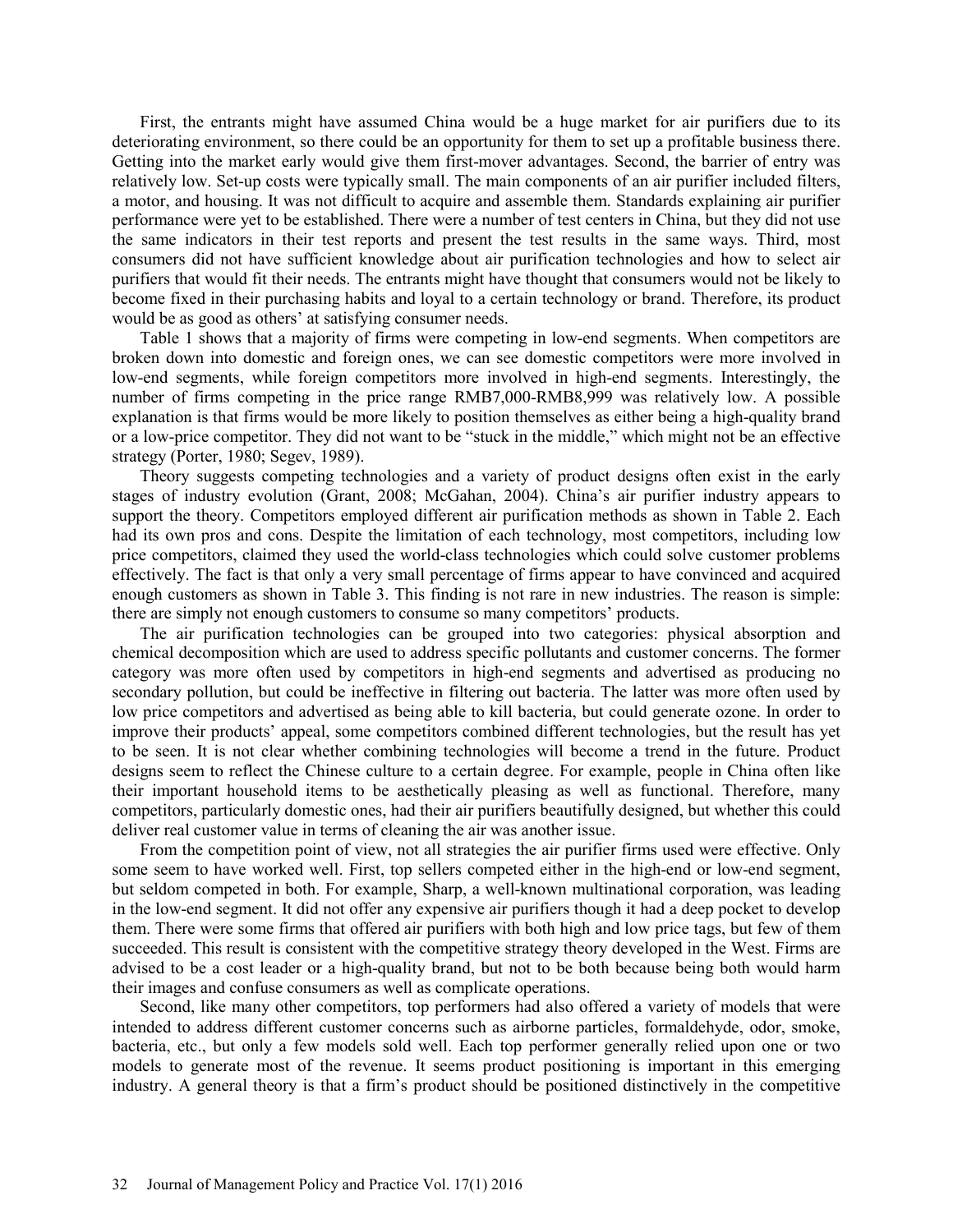marketplace (Porter, 1980), but in China's air purifier industry top sellers do not seem to have unique product positioning strategies, which is discussed next.

Third, competing air purifiers were not of much difference from a technical point of view. When they were in the same price range, they tended to use similar technologies and incorporate similar features. Facing a bewildering array of choices, most consumers only focused on a few brands that were relatively better known. Overall, foreign brands sold better than domestic ones. Chinese people have a tendency to favor foreign brands, which might be a reason why foreign firms achieved better success. Many foreign firms have actively participated in this industry, but only a few were able to attract enough consumers. Top performers were generally early entrants. They seem to have enjoyed an important "first-mover" advantage: brand awareness which has helped them enter a virtuous cycle, that is, the early buyers led followers to purchase the same brand who in turn led their followers to do the same so that more and more people would choose the same brand. Though early entrants enjoyed some advantages, not all of them achieved the same level of success. Based on Table 3, later movers still could outperform the pioneers, suggesting the importance of competitive strategy.

#### **LIMITATIONS AND FUTURE DIRECTIONS**

This study has two limitations. I collected additional data to assess their impact. First, I only used data from a major purchasing website: JD.com. Actually, firms sold air purifiers both online and offline. For online sales, firms also used other websites like Taobao/Tmall. A clearer picture about the industry might be generated if both online and offline data were combined. For the purpose of this study, however, this limitation would not have significant impact on the implications it provides. Theoretically, the study tests assumptions on industry structure and competition in a different context. The data from the JD website seem to confirm them. Though offline data were not collected, given the importance of online presence for air purifier firms, the online data from the major purchasing website would be able to reflect the real situation to a large degree. Practically, the study explores effective competitive strategies in a context of emerging industry. The data suggest the importance of competitive positioning, brand awareness, and early entry, which has important implications for practitioners. In order to make sure the data from JD were sufficient to explain competitive strategies, I performed additional research. First, I interviewed an air purifier firm in Beijing whose sales were both online and offline. I asked the employees about their pricing strategy for online and offline sales. Their response was that they kept prices consistent both online and offline. They stated this was a common practice in the industry because inconsistent online and offline prices would cause problems such as customer dissatisfaction and inappropriate competition within the same business. Second, I examined data from another important purchasing website, Taobao. I found that most sellers on JD also appeared on Taobao and those did well on JD were also doing well on Taobao, suggesting the data from JD would not lead to significant representativeness issues.

Given the importance of online presence in the air purifier industry, future research might compare online and offline sales and examine how online sales facilitate offline sales. According to Miller, Fabian, and Lin (2009), online sites can affect product demands, but strategy scholars have made very limited contributions to understanding demand dynamics through Internet. This study suggests online sales can improve customer awareness and firm credibility in a new market. Therefore, online presence might be a source of competitive advantage firms can exploit to acquire customers when the market is new.

The second limitation of this study is related to the assessment of firm sales. I followed JD and other online platforms' practices and used the number of customer reviews as an indicator of firm sales performance. It is likely that not all customers left comments online after purchasing, though sellers made great efforts to encourage them to do so. To be sure that the measurement would not cause significant problems in this study, I interviewed an air purifier firm whose employees stated that the number of customer reviews generally reflected a firm's sales performance, so it was often used as a benchmark for comparing competitors' online sales. Future research might focus on how the number of reviews affects consumers' perceptions and their choices.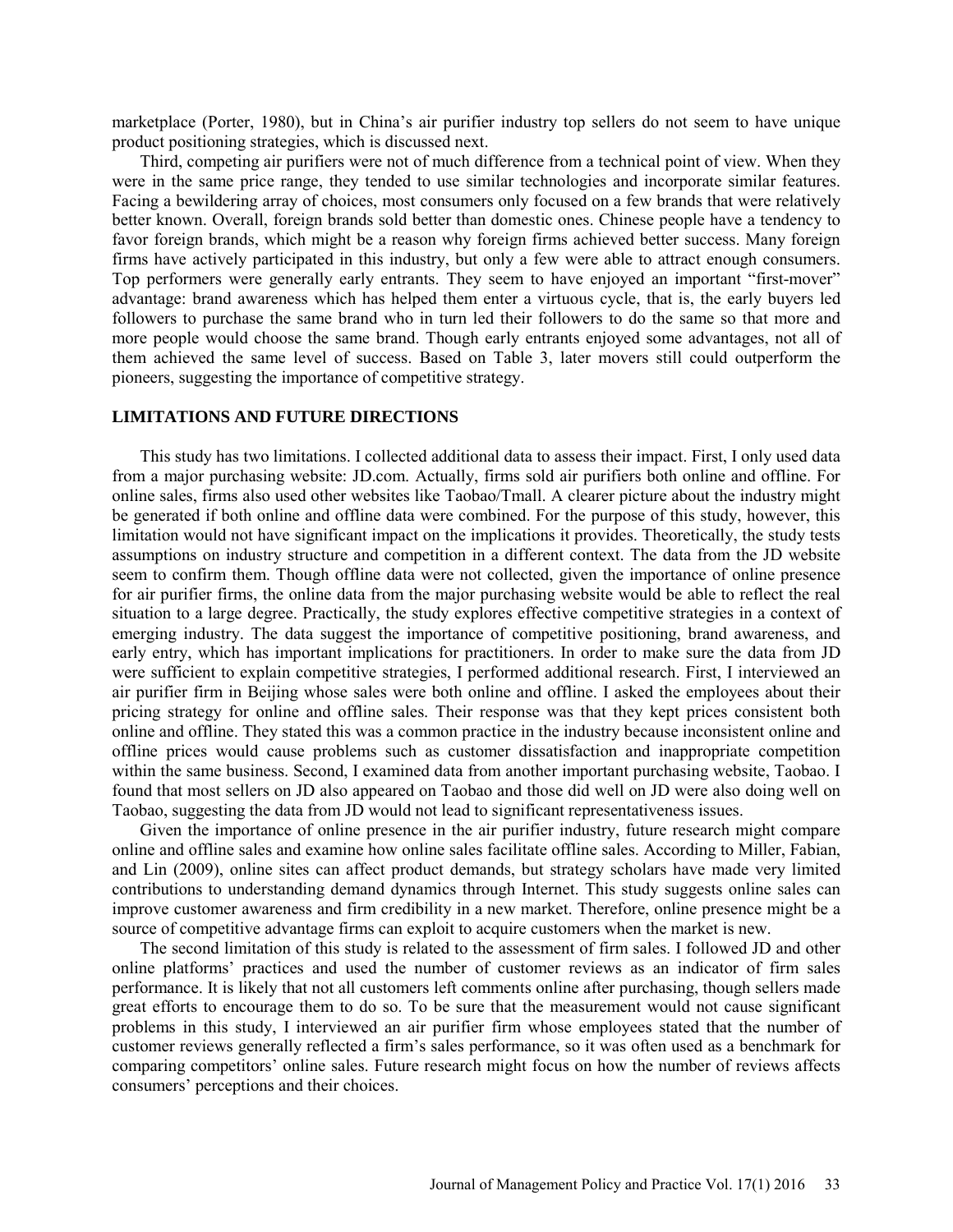When assessing sales performance, I did not consider the impact of the time the firm started selling air purifiers through JD. The earlier the firm started online selling, the more customer reviews it might receive cumulatively if all other things are equal. Therefore, firms might become top performers due to the measurement the study used rather than their actual competitiveness. In order to assess the time impact, I examined the data on Taobao. Taobao presented information about a firm's sales in the most recent 30 days measured by the number of customer reviews. I found that top performers listed in Table 3 were also selling better than most competitors on Taobao in the past 30 days. Based on this finding, it might be argued that the total number of customer reviews a firm received over time could serve as an indicator of its overall competitiveness. Therefore, the time impact would be limited, controlling for "first mover" advantages.

China's air purifier industry is still in its early stages of evolution. At this time, it is hard to know how the future will unfold, which provides ample research opportunities for strategy and entrepreneurship scholars. Future research may focus on three broad areas. First, how will the industry evolve? This question is practically important for firms currently competing in this industry. Firms have used different technologies to clean the indoor air. Would it be likely that a few of them finally become "standards?" Under the same technology, product designs such as air flows vary. Would there be a dominant design in the future? Another important question air purifier producers might need to answer is: how likely is it that this industry evolves to a growth stage? For example, firms have started to explore the possibilities of adding the air cleaning function to the air conditioning system, which means the air purifier as a single unit might disappear in the future. If this substitution is technically feasible, would the air purifier industry be an ephemeral phenomenon?

The second research area is related to the factors influencing the air purifier industry. The emergence of the industry was mainly driven by environmental concerns and consumer needs. What factors would play a key role in shaping the industry evolution? Would the evolution be influenced more by its own structure (competitors, customers, and suppliers) or by the macro environment factors such as sociocultural, political, technological, economic, and environmental concerns? As the industry evolves, consumers will become more knowledgeable. How would more knowledgeable consumers affect the industry in the future? The government has recognized the irregularities in the air purifier industry and has recently created new standards which will take effect March 1, 2016. The new standards would probably eliminate a number of existing air purifier producers, but would they encourage or discourage new entrants in the future?

The third research area is related to strategy. There have been so many competitors rushing into this industry. They have largely focused on the functionality of their products, but most of them were not successful in terms of winning customers. How would they change their strategy in order to avoid being driven out of the market? For example, a product may be seen as a collection of characteristics organized in a certain way (Geroski, 2003). These characteristics can be grouped into two categories: core and peripheral. Core characteristics are largely related to the technologies used in the product. They determine the nature of the product and how the product solves customer problems. Other characteristics are peripheral. Would peripheral characteristics become more important? Competitors include both big firms with deep pockets and smaller firms specializing in air purifiers. How would they compete against each other in the future? Who would do better? Competitors also include foreign and domestic ones. Currently, foreign competitors seem to be leading in this industry. Could they sustain their success? How likely would domestic competitors catch up and establish their positions? For entrepreneurial firms, could they survive competition and grow? How?

#### **CONCLUSIONS**

This study examines competition, strategy and performance implications in an emerging industry in China. Though the broad context in China is different from that in the West, the Chinese air purifier industry appears to present some common features found in the West. It is easy to understand why this industry emerged recently, but more difficult to predict how it will evolve. Many factors could affect its